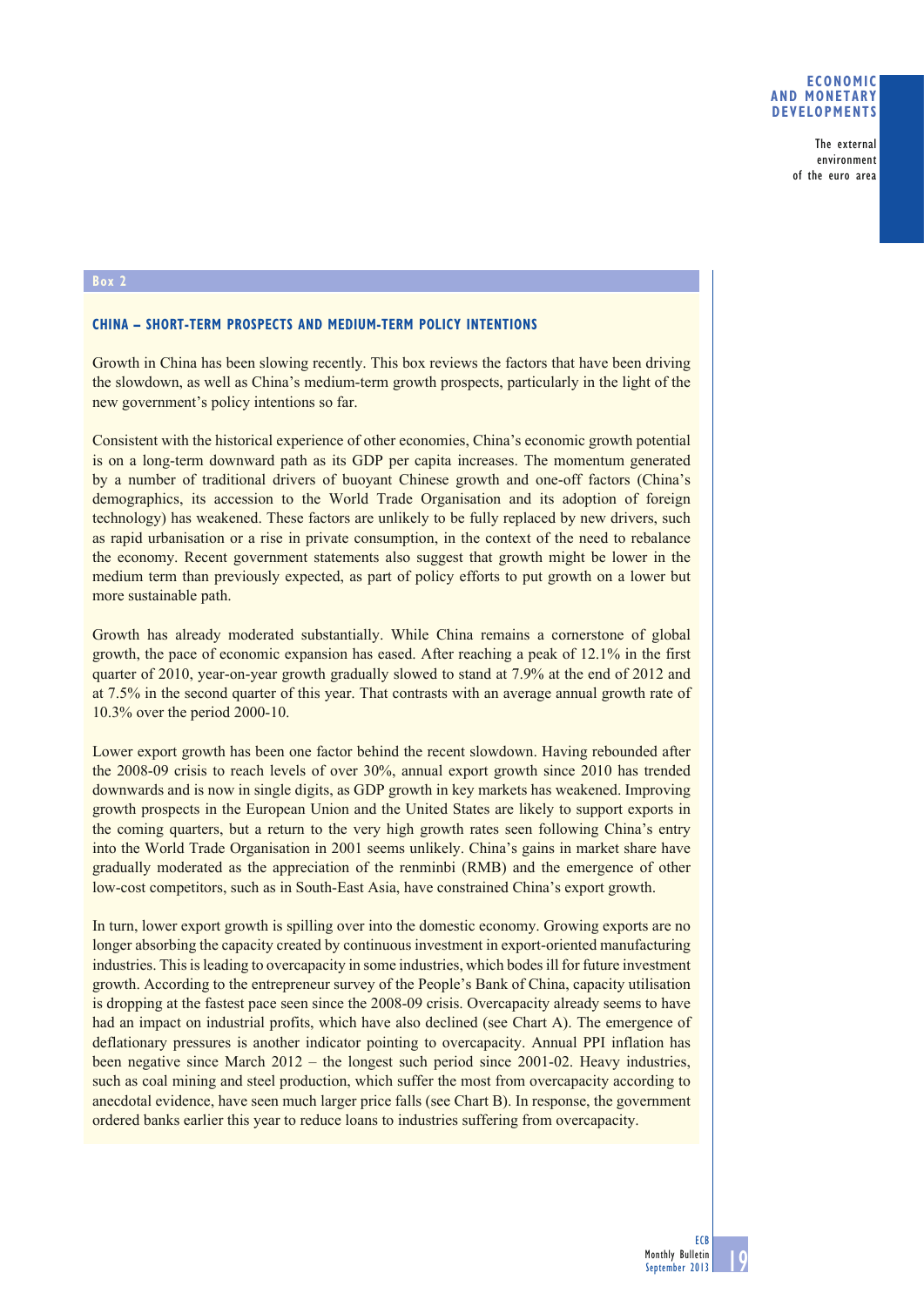

Statistics of China and ECB calculations.

Despite lower growth, downside domestic risks have continued to build up. Credit has been expanding rapidly, growing at about double the pace of nominal GDP since 2009. As a result, China's credit-to-GDP ratio has risen to about 170%, which is much higher than for other countries at a similar level of development. To a certain extent, this reflects a financial deepening of the economy against the background of increasing financial sector liberalisation. However, there are fears that some of the credit growth is linked to inefficient investment, raising concerns about risks in the financial sector. In particular, some of the local government investment projects that were part of the RMB 4 trillion stimulus package implemented in 2008-09 (equivalent to 12% of GDP at that time) to counter the effects of the global downturn have yielded poor returns. According to a report by the National Audit Office in 2011, over half of the projects, many of which were financed through so-called "shadow banking", generate insufficient cash flow to repay debts. In addition, a fundamental re-assessment of GDP growth prospects and hence future household income growth could trigger a correction in house prices, which have risen very strongly over the last 15 years. While strict prudential measures, such as high initial deposit requirements, discourage speculative activity, a sudden fall in house prices, even if only temporary, could lead to a decline in real estate investment, which would have a negative impact on the overall economy.

Authorities are aware of the need to rebalance the economy and moderate growth. The new government, which came to power in March this year, has recognised that the current highgrowth economic model based on manufacturing investment and exports is unsustainable, and has repeatedly stated the need to put growth on a lower but more sustainable path by reducing misallocations in the Chinese economy and by increasing the role of pricing signals. It has already ordered a reduction in the number of administrative permits linked to corporate investment activities and has replaced the services sector business tax with a uniform value added